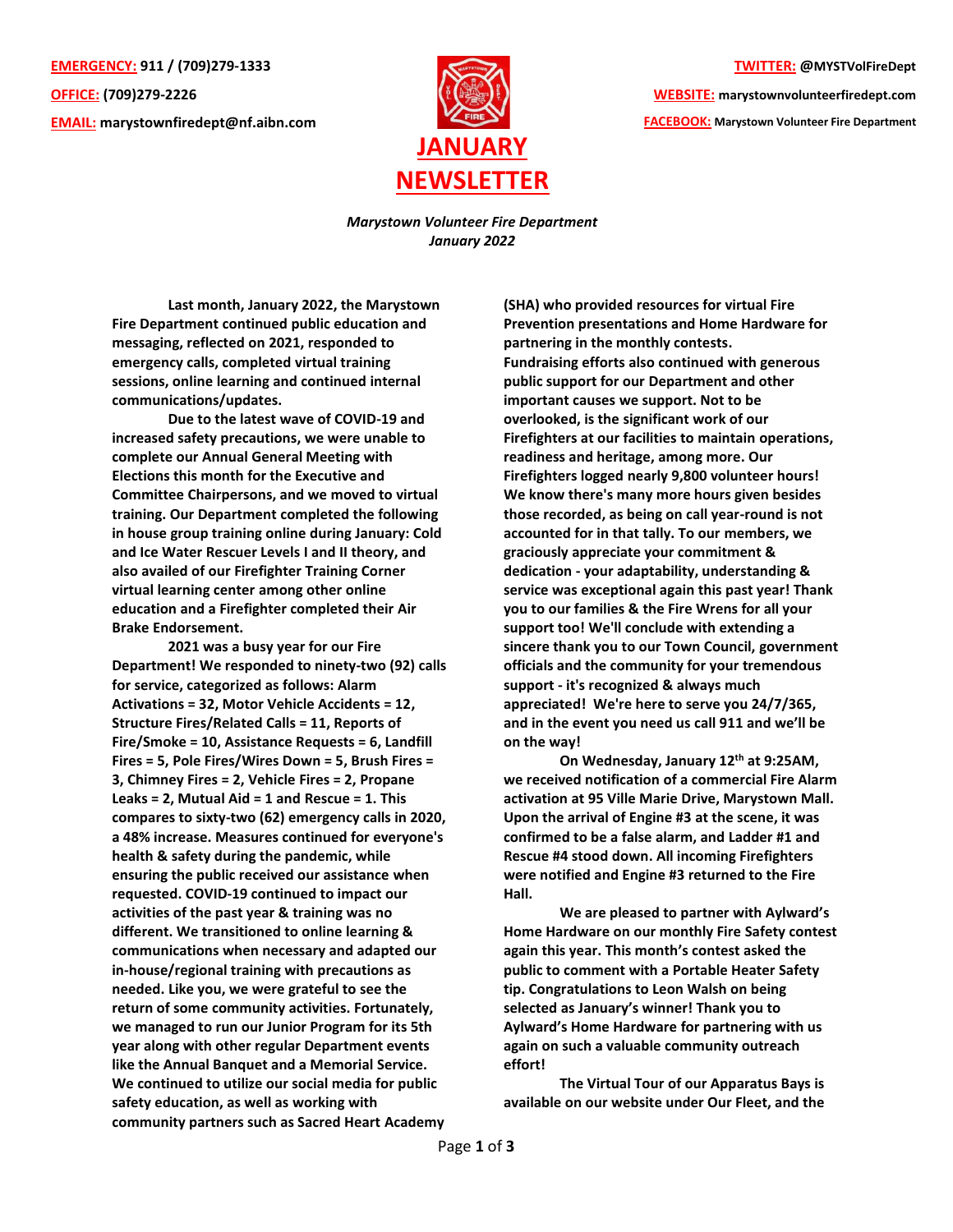**tour of our Heritage Museum is on our History/ Museum page on our website.** 

**On Friday, January 21st at 1:30PM, we received a report of a Motor Vehicle Accident (MVA) at the intersection of Route 220 and Ville Marie Drive. We responded to the scene with Unit #1 and Engine #3, and upon arrival of Unit #1 at the scene, Ladder #1 and Rescue #4 were stood down at the Fire Hall. Upon arrival on scene, Firefighters cleared hazards, assisted with traffic control and assisted personnel with Marystown Ambulance. Once our assistance was no longer required, Unit #1 and Engine #3 returned to the Fire Hall. The Royal Canadian Mounted Police (RCMP) remained on scene until the vehicles were removed.**

**A few days later on Tuesday, January 25th at 8:47AM, we received a report of another MVA also on Route 220 in the vicinity of Charlotte Avenue. We responded with Unit #1 and Engine #3, and upon the arrival of Unit #1 at the scene, Ladder #1 and Rescue #4 were stood down at the Fire Hall. Upon arrival on scene between the Greenwood Street and Creston Boulevard intersections, Firefighters cleared hazards, assisted with traffic control and assisted Marystown Ambulance personnel. Once our assistance was no longer required, we cleared the scene and returned to the Fire Hall. The RCMP also attended to the scene.**

**We had Firefighters participate in the National Fire Protection Association's (NFPA) Leadership for First Responders online program on Tuesday, January 25th .**

**On Monday, January 31st at 9:58AM, we received a report of a Chimney Fire at 953 Ville Marie Drive. 4 Officers and 16 Firefighters responded with Unit #1, Ladder #1, Engine #3 and Rescue #4. Upon arrival on scene Firefighters quickly extinguished any fire remaining in the chimney and preformed overhaul operations on the chimney ensuring there were no more hazards. Once completed all units cleared the scene and returned to the Fire Hall. Marystown Ambulance and the RCMP also attended to the scene.** 

**To finish off the month, later on the evening of January 31st at 5:54PM, we received a report of a Vehicle Fire at Smallwood Crescent. 6 Officers and 19 Firefighters responded with Ladder #1, Engine #3 and Rescue #4. Upon arrival on scene, Firefighters made quick work ensuring the reported fire in the engine compartment had been completely extinguished. Once clear, all units left the scene and returned to the Fire Hall.** 



**Photo 1. MVA on Route 220, past the Greenwood Street Intersection.**



**Photo 2. Chimney Fire on Ville Marie Drive**



**Photo 3. Vehicle Fire at Smallwood Crescent.**

**\****The Marystown Volunteer Fire Department serves approximately 5400 residents from the centrally located Fire Hall at 97-105 McGettigan Boulevard. The Fire Department has 30 very dedicated firefighters and a fleet of a Fire Chief's Vehicle(Unit #1), 1 Ladder Truck(Ladder #1), 2 Pumpers(Engine's #2 & #3), 2 Rescue Vehicles(Rescue's #4 & #6), 1 Pick-up Truck(Mobile #5), a Hovercraft(Rescue #1) & Antique Pumper(Engine#1). Visit our website at www.marystownvolunteerfiredept.com, or you can also visit us on Facebook at www.facebook.com/MystVolFireDept and Twitter @MYSTVolFireDept.\**